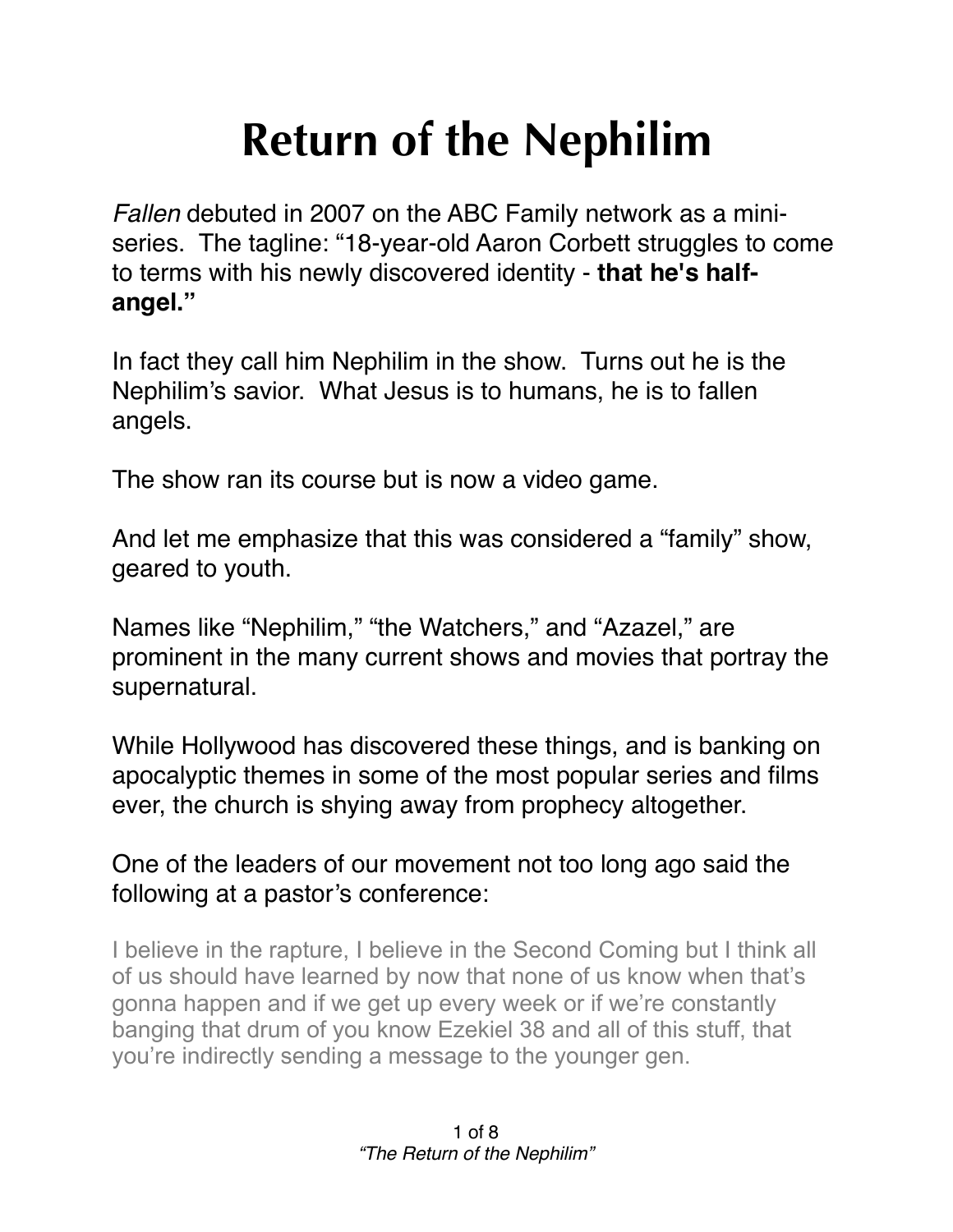That there's nothing left for you to do it's all been done so just hold on tight the rapture's coming and you know, my experiences is that they don't want to hear that. They want to hear that we can do something for God just like you guys did. Our generation can do something, there's a world to reach. There are people to touch there are missions to be accomplished, there are churches to be planted, **and so I'm really you know kind of challenging you guys if you're beating the prophecy drum, just tone it down because you don't know.**

## The Bible is at least 25% prophecy. Geno told me that Mark Hitchcock says it's more like 30%. **Any Bible teacher should be talking about prophecy at least 30% of the time.**

In addition, you need to know the times you are in. The world is extremely interested in future things. This is NOT the time for the church to abandon prophecy. There is good justification that we talk about it more.

Before we finish out the days of Noah, let me say this. I have found that whenever I bring up things like giants or signs in the heavens, the average Christian immediately gets offended - as if I had just told them there is some other way to God besides Jesus.

Talk about the Nephilim - even directly from the Bible - and you are labeled by other believers as fringe at best, conspiratorial at worst.

The world is hearing about these things from nonbelievers. They own that space right now. Building on truth, they introduce errors.

We have the truth about these subjects. We need to be ready to give nonbelievers a real, biblical answer - **not** ridicule them for asking about it.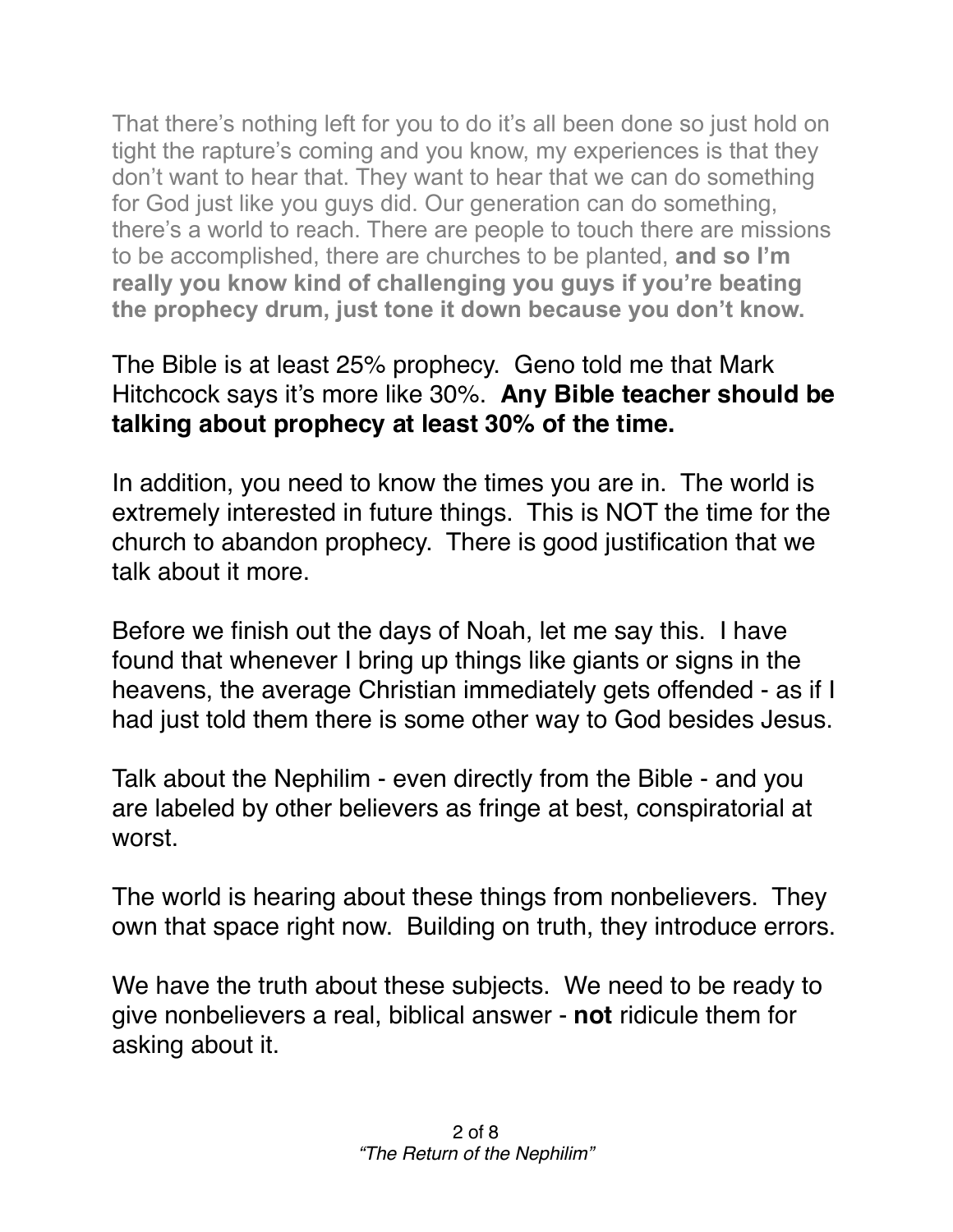Your Christian friends probably don't know much about the Nephilim. That is partly the fault of Bible teachers; I take some responsibility. But I'm trying to rectify our shortcomings here in this series.

I'll share a very brief review, and then I have one more insight into the days of Noah.

We saw in Genesis 6:1-4 that certain "sons of God" married and mated with "the daughters of men." We showed you that the "sons of God" can really only refer to angelic beings.

Their offspring were renowned mighty men of old called Nephilim. They were men of great stature; they were, in fact, giants.

They were also quite dangerous. When Jesus said that the days of Noah were characterized by "eating and drinking," His audience would have understood that He meant the Nephilim were notorious as insatiable cannibals, eating people and drinking blood.

We further discovered that after the global flood Nephilim were prominent again in the Promised Land. The children of Israel refused to go in to the land, primarily on account of the fact that ten of the spies saw giants.

Many different groups of giants continued to resist the Israelites, until the time of David and Goliath, when the last of them was slain by David and his mighty men.

Something to ponder: When Jesus said it will be as in the days of Noah, could He have meant giants would again roam the earth?

Could Nephilim reappear in the last days?

3 of 8 *"The Return of the Nephilim"*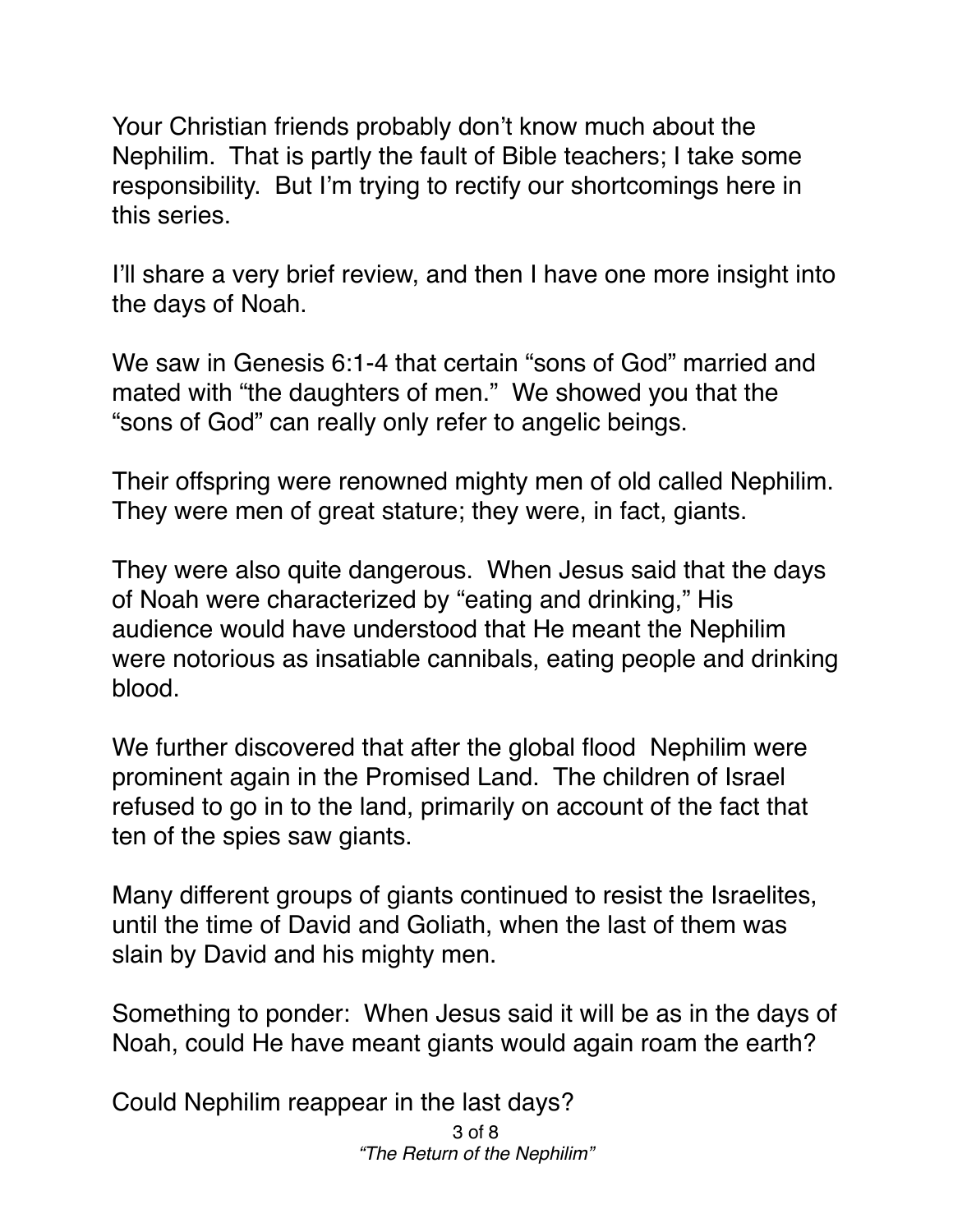There are a lot of anecdotal stories about there be giants on the earth *right now* - both dead and living.

Let me relate two of the most credible incredible stories:

- 1. There is a report that Gilgamesh was retrieved from Babylon. In 2003, archeologists claimed to have found the the tomb of Gilgamesh. *The Book of Giants*, recovered from the Dead sea scrolls mentions Gilgamesh as one of the mighty preflood Nephilim who ruled. He was said to have been  $\frac{1}{3}$  man and  $\frac{2}{3}$  god; his father was a "phantom." Hittite sources place his height at 11 cubits, or 16 - 18 feet. The life-size Statue of Gilgamesh at the Louvre in Paris gives us an idea of his strength and size. He holds a lion by the neck, which looks like a small house cat in comparison. The mystery deepened when reports surfaced that his remains were removed from Babylon by the US military prior to the outbreak of the war in Iraq.
- 2. There is a more recent incident called the Kandahar Giant. I'll quote from WorldNetDaily: "It's one of the most bizarre stories to come out of America's longest war – an allegation United States Special Forces engaged and killed a red haired giant in Afghanistan. But it's being reported by multiple sources. Several eyewitnesses claim the battle not only took the life of an American soldier, but that the government flew the huge corpse of the attacker back to the United States." **The father of one of our soldiers serving over there told me his son says it's a true account.**

We can't verify those accounts. They can't help us answer our question about whether or not the Nephilim will make a reappearance.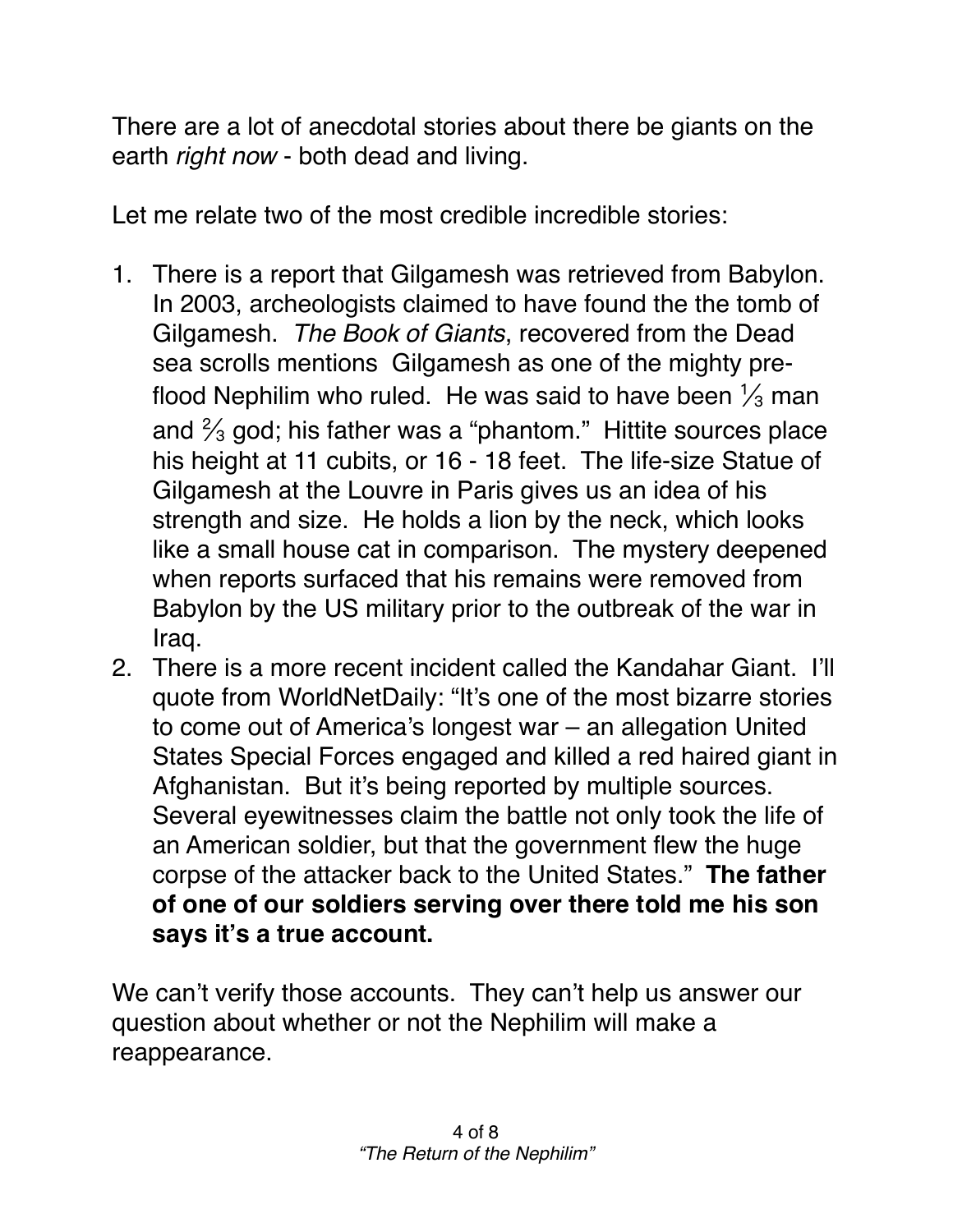There is, however, a Bible verse that may help us. It doesn't seem, at first, to directly mention the Nephilim; but what it does say perhaps points to them. It is part of the interpretation Daniel gave to Nebuchadnezzar of his dream about a statue:

Dan 2:37 You, O king, *are* a king of kings. For the God of heaven has given you a kingdom, power, strength, and glory;

Dan 2:38 and wherever the children of men dwell, or the beasts of the field and the birds of the heaven, He has given *them* into your hand, and has made you ruler over them all - you *are* this head of gold.

Dan 2:39 But after you shall arise another kingdom inferior to yours; then another, a third kingdom of bronze, which shall rule over all the earth.

Dan 2:40 And the fourth kingdom shall be as strong as iron, inasmuch as iron breaks in pieces and shatters everything; and like iron that crushes, *that kingdom* will break in pieces and crush all the others.

Dan 2:41 Whereas you saw the feet and toes, partly of potter's clay and partly of iron, the kingdom shall be divided; yet the strength of the iron shall be in it, just as you saw the iron mixed with ceramic clay.

Dan 2:42 And *as* the toes of the feet *were* partly of iron and partly of clay, *so* the kingdom shall be partly strong and partly fragile. Dan 2:43 As you saw iron mixed with ceramic clay, they will mingle with the seed of men; but they will not adhere to one another, just as iron does not mix with clay.

Dan 2:44 And in the days of these kings the God of heaven will set up a kingdom which shall never be destroyed; and the kingdom shall not be left to other people; it shall break in pieces and consume all these kingdoms, and it shall stand forever.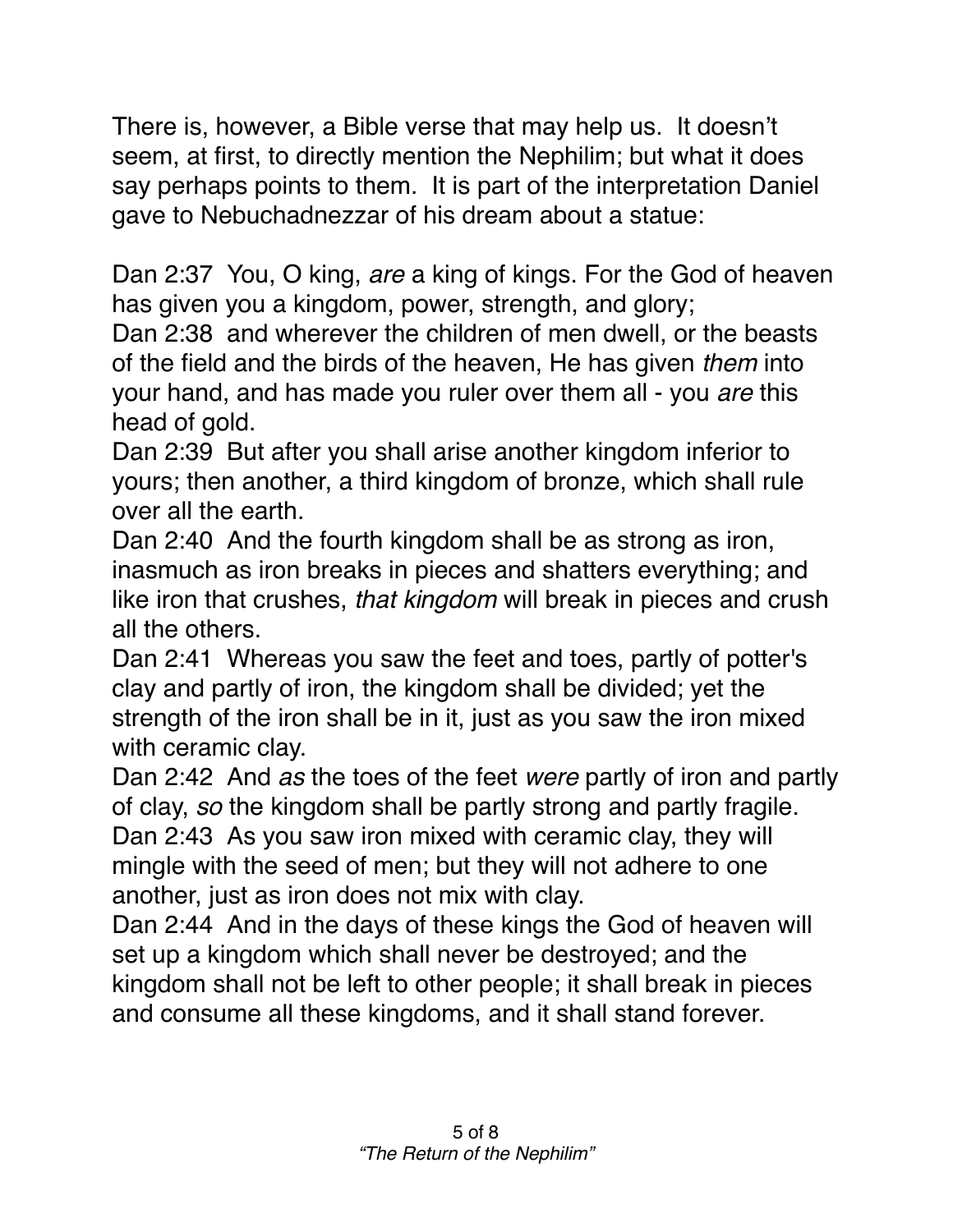Dan 2:45 Inasmuch as you saw that the stone was cut out of the mountain without hands, and that it broke in pieces the iron, the bronze, the clay, the silver, and the gold - the great God has made known to the king what will come to pass after this. The dream is certain, and its interpretation is sure."

## Here is a quick interpretation of the interpretation, by the guys over at Dallas Theological Seminary:

The image represented the four Gentile powers that would exercise world dominion, ruling over the Jewish people. Nebuchadnezzar, an absolute monarch (Babylon), was the head of gold (v38). Persia was the arms of silver, one arm representing Media and the other Persia. Greece, the third kingdom, was the belly and thighs of bronze. The Roman Empire was the two legs and feet of iron, the legs representing the eastern and western wings of the kingdom. The feet of iron and baked clay depict the Revived Roman Empire, the toes representing ten kingdoms… The Lord Jesus is the stone… cut out… without hands. He will destroy the four kingdoms and rule over the whole earth, his kingdom standing forever.

Take a closer look at verse forty-three: "As you saw iron mixed with ceramic clay, **they will mingle with the seed of men;** but they will not adhere to one another, just as iron does not mix with clay."

The human kingdom portrayed in verse forty-three is the one immediately preceding the return of Jesus to set up His Kingdom on the earth. We often refer to it as the Revived Roman Empire.

What is interesting is the phrase, "they will mingle with the seed of men." He uses the personal pronoun, "they." Just what (or who) will "mingle with the seed of men" in the time of that kingdom?

> 6 of 8 *"The Return of the Nephilim"*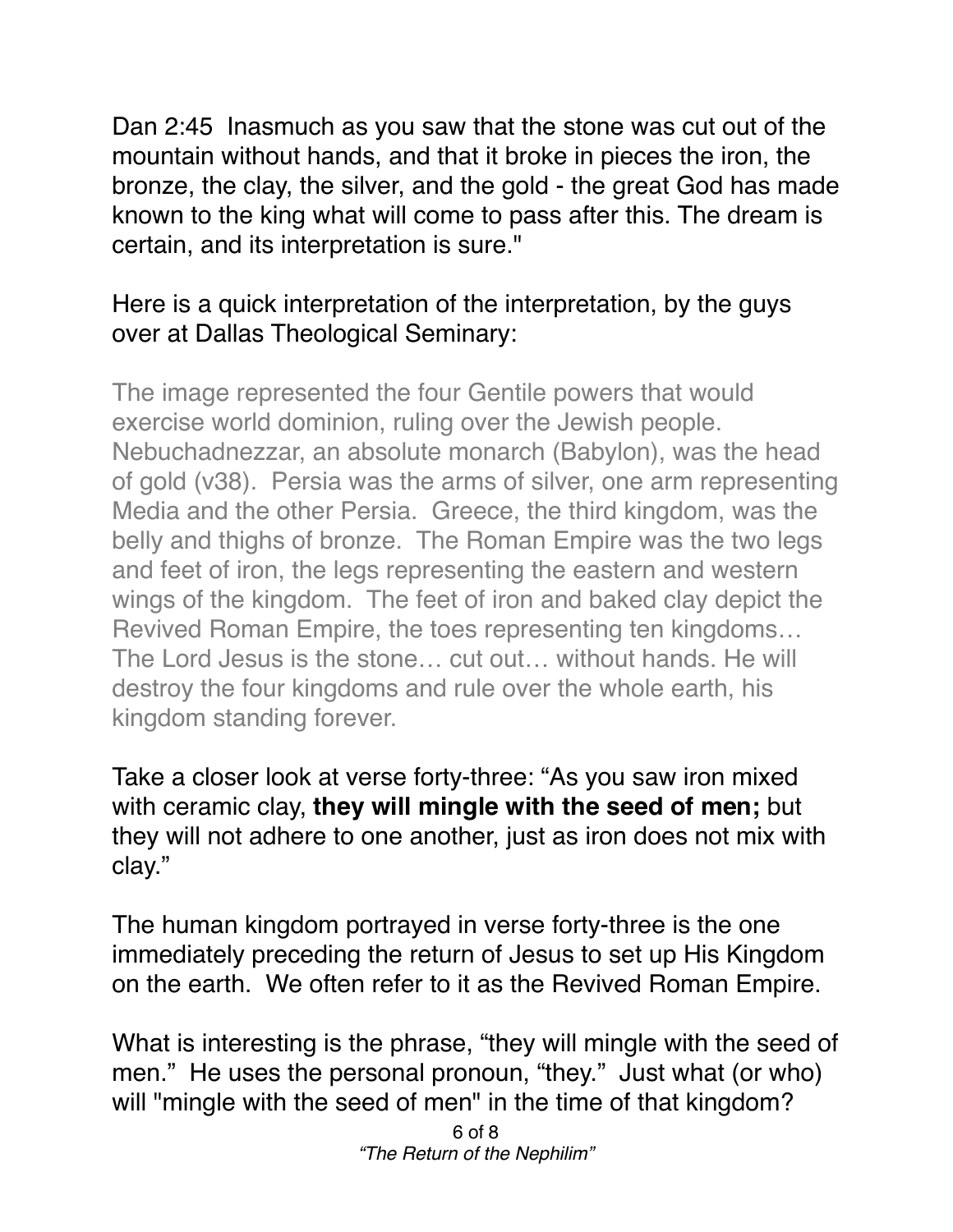The Bible in Basic English renders these words, "they will give their daughters to one another as wives…"

The ESV says, "so they will mix with one another in marriage…"

The ISV says, "so they will mix themselves with human offspring…"

### **This sounds eerily similar to Genesis chapter six.**

One commentator then asks, "Could this be a hint of a return to the mischief of Genesis six? It staggers the mind to consider the potential significance of Daniel's passage and its implications…"

Meanwhile, in the real world… In 2015 *Popular Mechanics* said this:

U.S. adversaries are already working on something America is reluctant to: Enhanced Human Operations (EHO).

EHOs entail modifying the body and the brain itself, creating what some have called "super soldiers."

At a press conference laying the Defense Department's future research and development strategy on Monday, Deputy Defense Secretary Bob Work warned that America would soon lose its military competitive advantage if it does not pursue technologies employing artificial intelligence.

### Why would the US military want Gilgamesh, or a Kandahar giant? **For the DNA, in order to produce a super soldier.**

We live on the verge of some crazy stuff happening…

7 of 8 *"The Return of the Nephilim"*